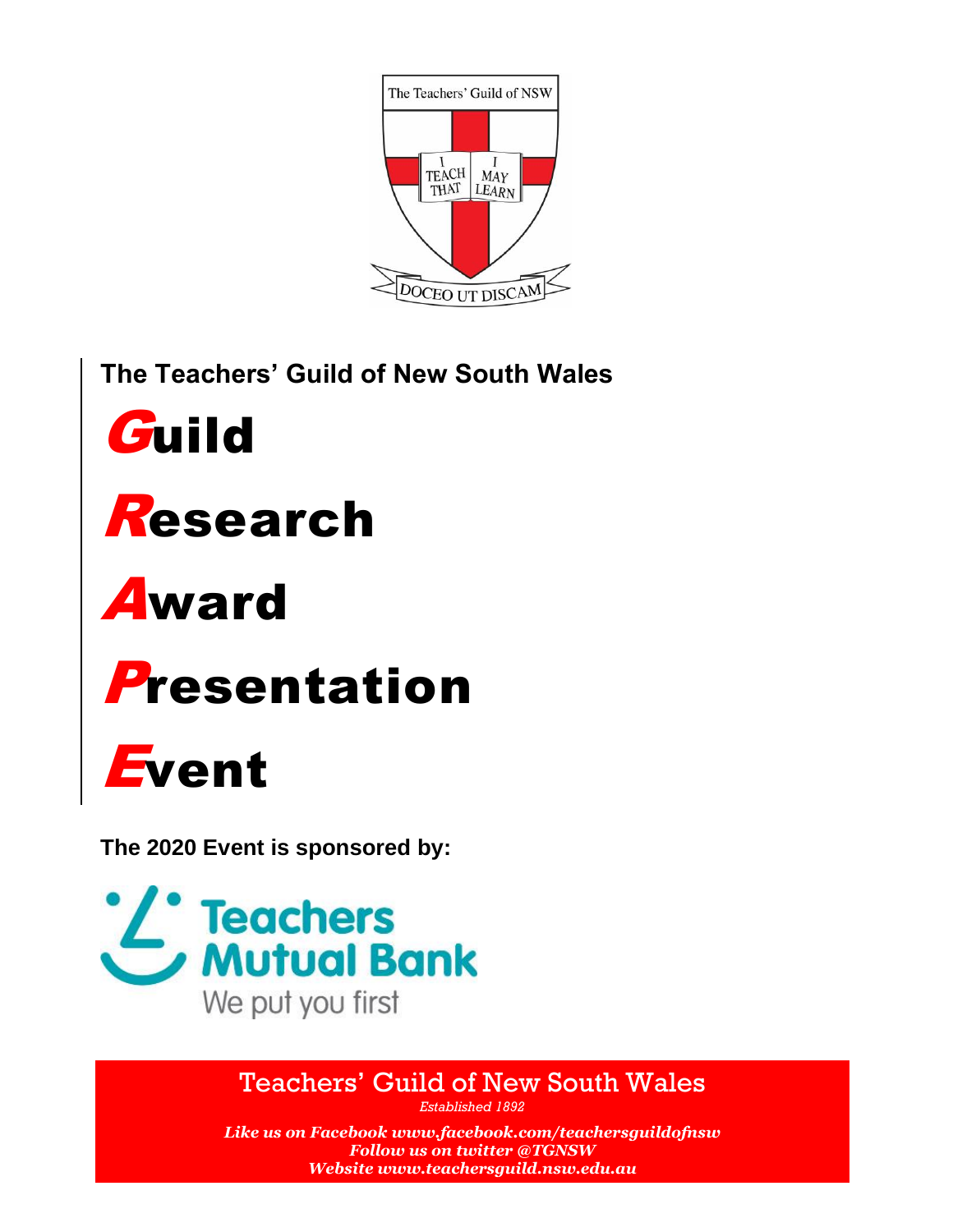## **Guild Research Award Presentation Report**

The Teachers' Guild of NSW held its annual Guild Research Awards Presentation Event on Friday 25<sup>th</sup> September at the Concord Golf Club. The awards celebrate the work being undertaken by graduate research students and teachers in NSW to advance current knowledge in the education field.

We thank the generous sponsorship from *Teachers Mutual Bank – We put you first*, in supporting this Award category.

The 15-minute multimedia presentations of direct benefit to classroom teaching were judged on the criteria (1) content and scientific quality, (2) clarity and (3) presentation skills. I would like to thank our judging panel for their time and dedication in judging the presentations:

Professor Andrew Martin (Chair of juding panel) – University of New South Wales Mrs Sharrda Shah – Transform Education, Founder and CEO Dr Lauren Knussen – University of Technology Sydney

#### **The Research Award finalists for 2020:**

Christopher Allum, University of New South Wales Teneille Biasetto, University of Sydney Melissa Carson, Champagnat Catholic College Pagewood Matthew Driscoll, Trinity Grammar School Dragana Gnjatovic, University of Sydney Justin Brayley and Amy Kirk, Newington College Helen Kardiasmenos, PLC Sydney Eleina Littlejohns, Charles Sturt University Jodie Torrington, Macquarie University Minami Uchida, Macquarie University

The judges rated the presenters as the best to date, in terms of quality of the presentations made by these amazing educators. Congratulations to all our finalists with their outstanding research towards classroom teaching.

The **2020 Teachers Mutual Bank Award winner** this year was shared by **Teneille Biasetto** from the University of Sydney and **Minami Uchida** from Macquarie University.

We congratulate both Teneille and Minami on being awarded as joint 2020 Teachers Mutual Bank Award Prize winners.

The **Teachers' Guild of NSW Research Award winner** for 2020 was **Jodie Torrington** from Macquarie University

We congratulate Jodie on receiving the First Prize of The Teachers' Guild of NSW Research Award for 2020. We wish all our researchers the very best for the future.

**Dr Frederick Osman President of the Teachers' Guild of NSW**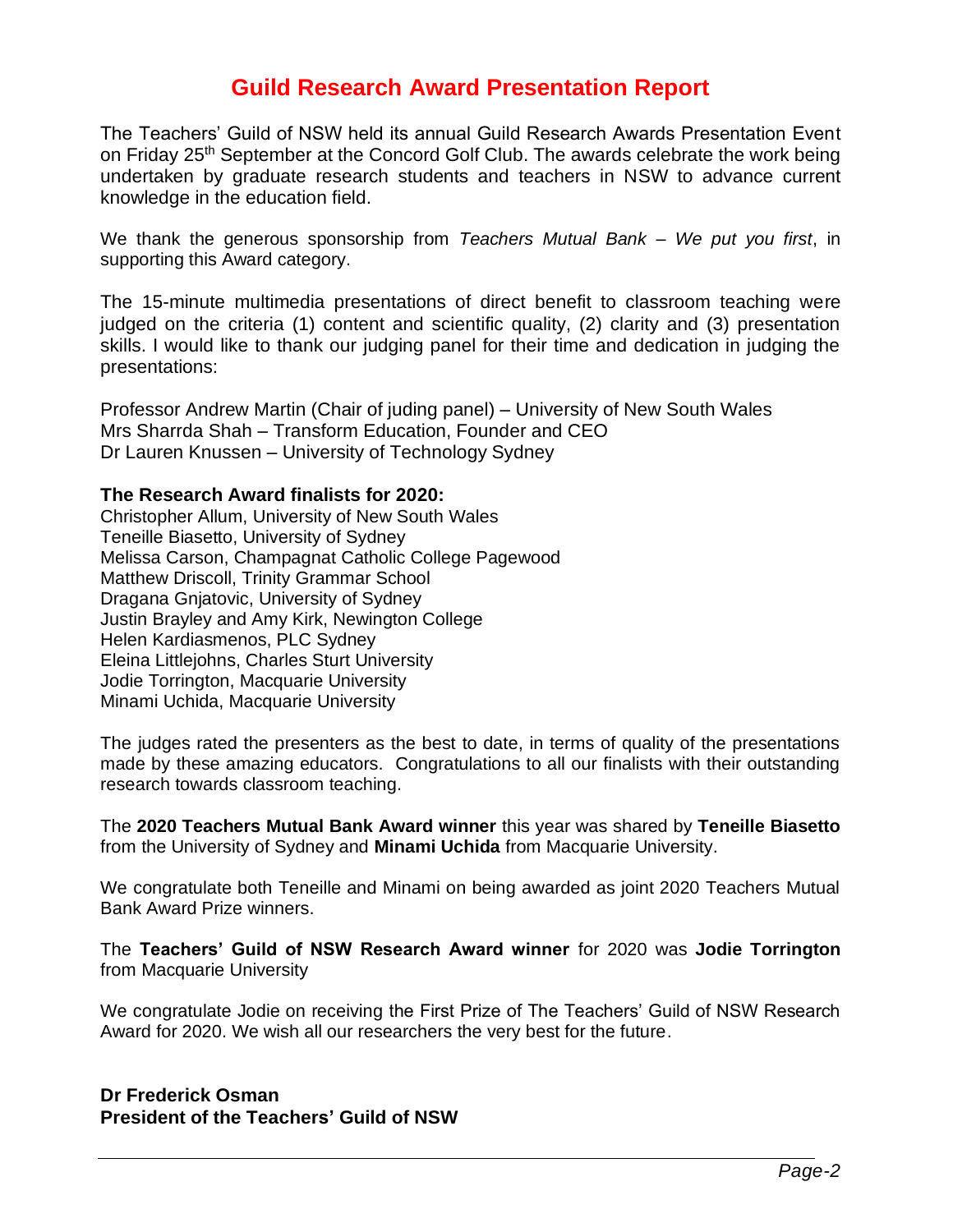# *Culturally Responsive Cognitive Load Theory: The Applicability of 8-ways Pedagogy for all Students*

#### **Teneille Biasetto University of Sydney**

## **Abstract**

Despite extreme opposition, Aboriginal ways of knowing being and doing have managed to adapt and survive colonisation. This is a testament not only to the resilience of Indigenous Australians, but also the effectiveness behind how Aboriginal knowledges and practices have been shared and learned for thousands of generations. In contemporary Australian classrooms, a teacher-centered approach of initiation, response and feedback dominates (see, for example, Zander, 2011). My research argues that Aboriginal ways of learning are under-utilized within our classrooms and schools. Furthermore, my research argues that Aboriginal knowledges and practices have the potential to meaningfully teach all students.

This paper draws on the lived experience of an Aboriginal woman who teaches English as a Second Language in a high school context. I have observed that Aboriginal ways of learning can benefit a wide range of students from diverse cultural backgrounds. I therefore agree with Battiste (2002) when she suggests that, 'focusing on the similarities between the two systems of knowledge rather than on their differences may be a more useful place to start when considering how best to introduce educational reform' (p. 11). With this in mind, my research investigated how the 'Eight-Ways' framework, developed by Indigenous scholar Tyson Yunkaporta (2009), incorporates pedagogies that are mindful of Cognitive Load Theory. Cognitive Load Theory (CLT) suggests that there are two key components of our memory that are at work during learning. These two components are the working memory and the long-term memory. Firstly, the working memory refers to the component which is responsible for the 'conscious' processing of new information and the construction of new knowledge. The working memory is limited in its capacity to hold new information. As such, current research on the working memory suggests that it can hold only five to nine 'chunks' or pieces of new information (Sweller & Kalyuga, 2011). Interweaving Eight-Ways with CLT, I focused on Story Sharing and Deconstruct and Reconstruct as effective teaching strategies.

It was found that bringing together Indigenous and non-Indigenous pedagogies is a Culturally Responsive way to create a cultural interface, a space where Western and Indigenous knowledge can meet in a 'non-oppositional way, neutralising the factor of their supposed incompatibility'. My research seeks to encourage educators to see the potential in and applicability of using Indigenous pedagogies to benefit the learning for all students. It is argued that viewing Indigenous pedagogies in such a way adds esteem, value and respect to Indigenous communities and knowledge and enacts a commitment to social justice for all students.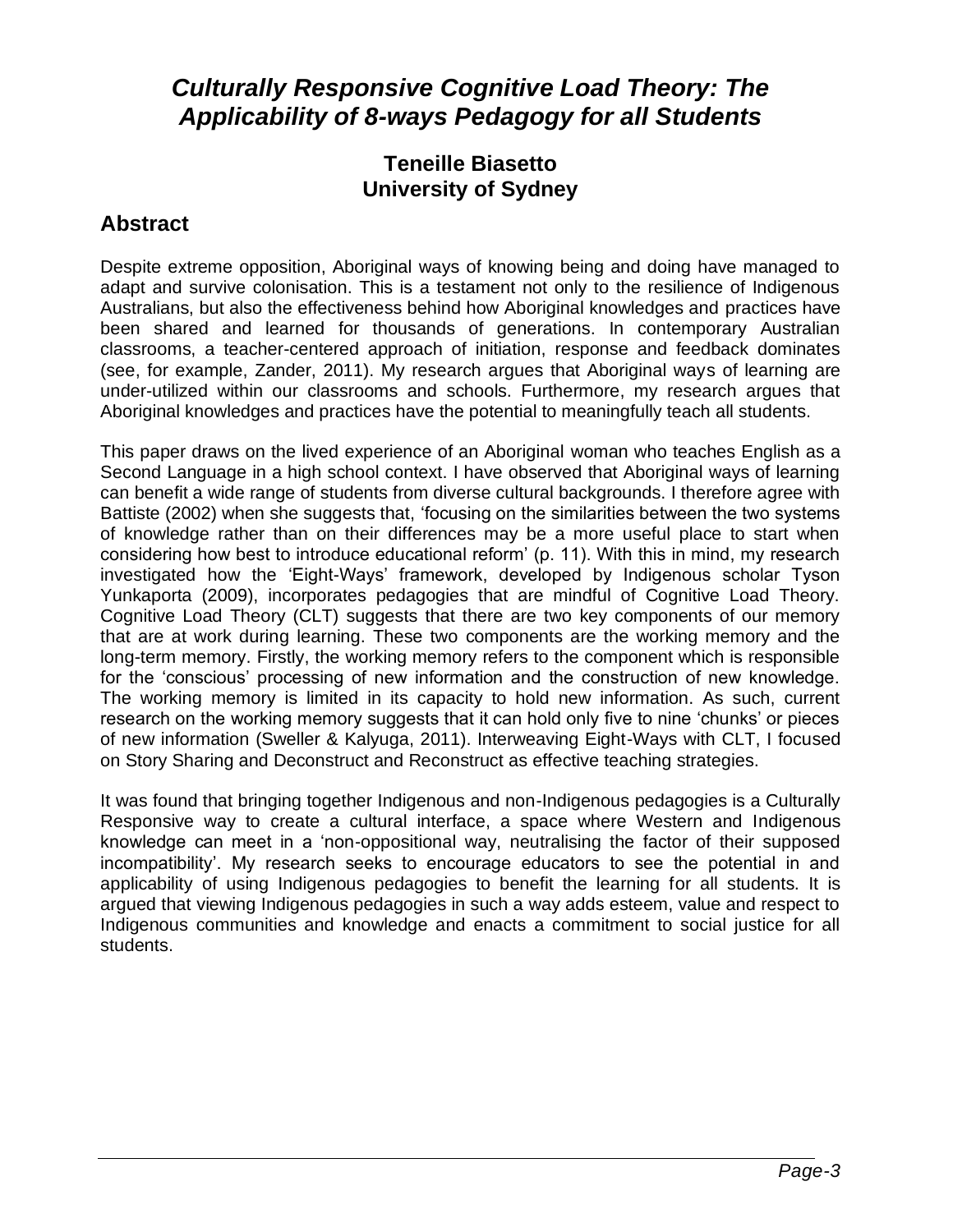# *Teacher-Created Video Instruction in the Primary School Classroom – How does using teacher-created video instruction impact on students and teachers?*

### **Jodie Torrington Macquarie University**

### **Abstract**

Technology is ubiquitous in schools and teachers are expected to be confident with its purpose and application in the classroom. This has been highlighted recently, with the expectations to rapidly shift to and deliver remote learning during the COVID-19 pandemic. The challenge for teachers remains: how to effectively utilise the ICT available to them in order to support the range of learning and behaviour needs of a mainstream classroom, while also delivering quality instruction. Video is not a new pedagogical method in education, however the ability for the class teacher to design and create their own differentiated video instruction for their students, accessed by the student using their device, is an area that has been overlooked in primary school educational research. Teacher-created video is a simple method of delivering instruction to individuals or groups within a classroom.

The purpose of this study was to investigate the effect that teacher-created computer-based video instruction (CBVI) using iPads had on students' academic, behavioural and affective learning in primary school classrooms. Despite the proliferation of multimedia devices into primary school classrooms, there is limited evidence examining teacher-created video instruction in this context, particularly regarding its effect on academic growth and holistic engagement. The video instruction created for this study applied both Cognitive Load Theory (Kirschner, Sweller, & Clark, 2006; R. E. Mayer, 2004) and multimedia design principles (Fiorella & Mayer, 2018; R. Mayer, 2014; R. E. Mayer, 2008). This aimed to optimise student cognitive engagement with the video instruction and provided a solid theoretical and evidence-based justification for CBVI to be used as a pedagogical method in the primary school classroom.

The study used a repeated-measures design with counterbalancing to measure the effects of using CBVI during mathematics lessons on student mathematical achievement scores, time-on task and attitudes towards learning in mathematics. Three Year 3 classes ( $n = 49$ ) completed three mathematics lessons, each one using a different mode of instruction: CBVI created by the regular class teacher, CBVI created by a stranger, and a traditional live lesson delivered by the regular class teacher. Results were statistically analysed using a Linear Mixed Model. No significant growth in learning was detected during the video modes of instruction, however a significant growth result was achieved for the traditional live teaching mode  $(p=0.000)$ , which was unexpected. Behavioural engagement was considerably higher during the CBVI lessons than traditional live lessons and students preferred their teacher's voice on the video. The three teachers were also interviewed to examine how CBVI in mathematics changed the dynamics in the classroom and affected their teaching. Two main themes emerged from these teacher perceptions: 1) The impact of CBVI for students; and 2) the impact on teacher wellbeing. This research provides evidence to contribute to educational technology research, specifically, that there are benefits for students and teachers when using teacher-created CBVI. Further research is needed to better understand the factors that influence cognitive development of students using CBVI and to also explore the effect of utilising this pedagogical method on teacher wellbeing.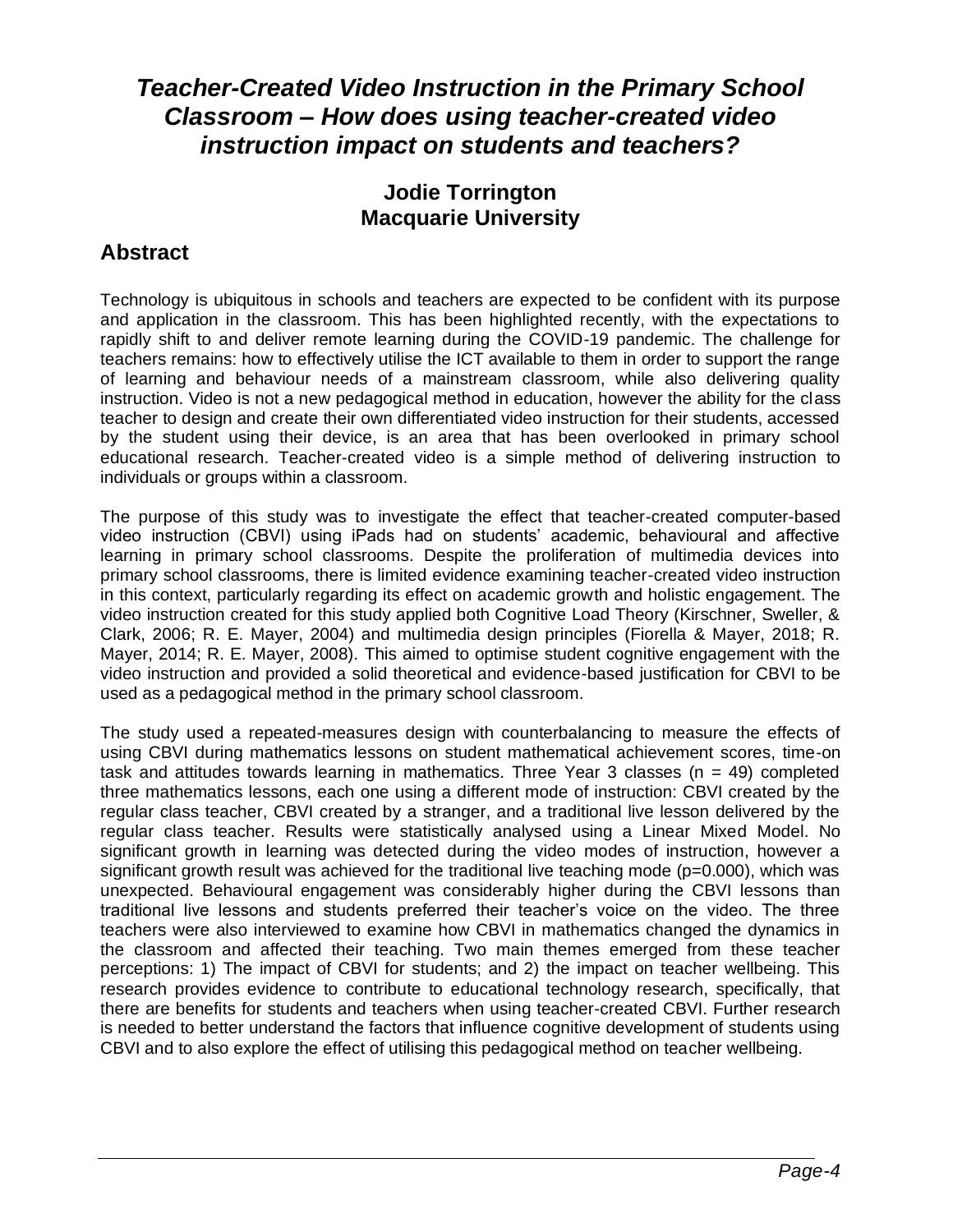# *Social Capital predicts Teacher Burnouteli*

#### **Eleina Litlejohns Charles Sturt University**

#### **Abstract**

Teachers are at high risk for burnout. Half of teachers have experienced burnout, and 41% leave the profession within five years. Burnout has a reciprocal relationship with mental health, is predictive of negative stress-related health outcomes, and results in poorer educational outcomes for students. Further associations have been indicated between burnout and decreased job satisfaction, presenteeism (i.e., where teachers are present but not engaging productively), withdrawal, and colleague conflict. Further, it can even become a contagion through informal job interactions and elevations in student cortisol, thereby affecting teaching and learning quality, and transmitting these issues the wider community.

Research on predicting teacher burnout has generally focused on the work environment, however this presents cyclical reasoning as burnout is presented as both the cause and result of negative interactions within the workplace. Instead, demographic variability in teacher burnout may indicate differing sociocultural circumstances, or social capital specifically, and are worthy of investigation. Social capital is an asset based on norms of goodwill and reciprocity, and has value in its use through the resources and opportunities made available through our networks and the wider community. It may therefore prevent the occurrence of burnout by allowing greater access to resources, opportunities, and understanding from the wider community.

The present study was conducted and completed in 2019 through Charles Sturt University with approval from the university ethics board. The study investigated relationships between teachers' social capital, demographic variables, overall burnout, and its three components; personal, work-related, and student- related burnout. Australian school teachers (N = 199) were recruited to an online survey through snowball sampling on social media. Exploratory factor analysis supported two distinct components of social capital: networks and civism. Networks measured the number, strength, range and diversity of our social connections, whilst civism measured the match or mismatch with the wider community. Social capital, subsuming networks and civism, significantly and incrementally predicted burnout and each of its three components after controlling for demographic variables. Perhaps most notably, civism improved the prediction of teacher burnout over and above the addition of networks and demographic variables. This suggests that burnout is not as dependent on work-related factors or network ties as previously thought.

These findings present insight into predicting and preventing teacher burnout, extending beyond previous research which places the onus of blame on just the workplace or the individual, to consider the social context within which teachers are living and working. Such findings may guide further research and inform prevention of burnout among teachers, encourage networking, interaction with and understanding from the wider community, positively impact teaching and learning outcomes, and prevent spread to the wider community.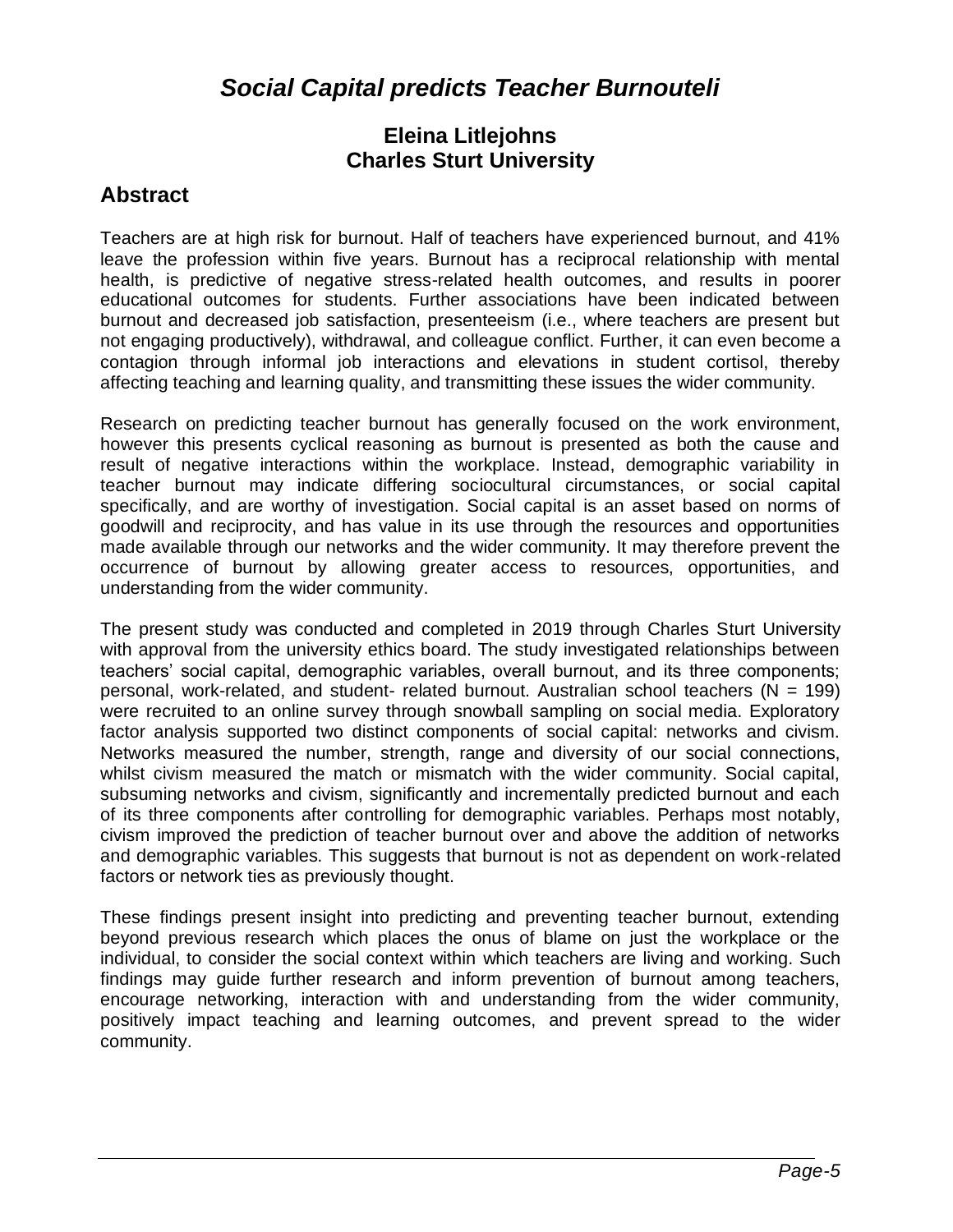# *Analysing the experiences of casual relief teachers in Australian primary schools using practice architecture theory*

#### **Minami Uchida Macquarie University**

#### **Abstract**

This study examines the professional experiences of casual relief teachers (CRTs) and some of the challenges they face through the lens of practice architecture theory. Practice architecture theory considers human activity through the multi-layered lens of sayings (the medium of language), doings (the 'set-ups' of the physical environment), and relatings (social structures and relationships).

A survey was used to collect responses from 104 CRTs who are teaching or have previously taught in Australian primary schools on a casual basis. The responses were examined using thematic content analysis to gain insights into their experiences of professional practice. Results indicate that many participants saw casual teaching as a negative and alienating experience due to lack of access to school information, disrespect from staff and students, and the inconsistent nature of their work. The need for greater access to information about professional learning was also highlighted. However, others enjoyed the flexibility and sense of belonging they experienced as CRTs. This study offers a new theoretical lens in which to analyse experiences of CRTs in classrooms.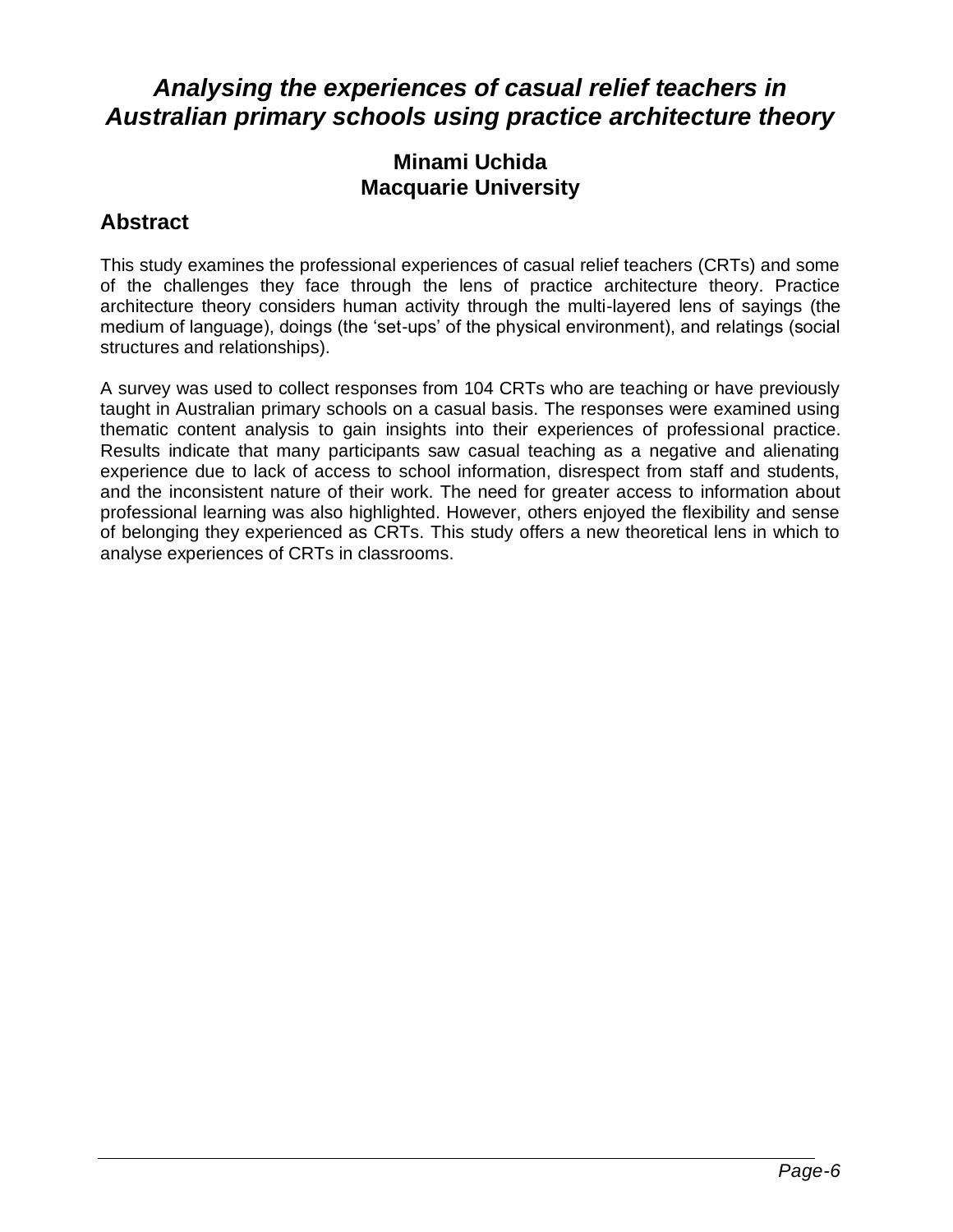# *Help Them Help Themselves: Supporting Early Career Secondary Education Teachers Using Coaching Theory and Improvement Science*

### **Matthew Driscoll Trinity Grammar School**

## **Abstract**

Early career secondary education teachers begin their careers facing the reality that it is impossible for them to have learned everything they need to know to thrive without support (Israel et al., 2012). They face a multitude of challenges, including experiencing high levels of stress; possessing a limited repertoire of strategies, routines, and practices; and often lacking the contextual and conceptual knowledge needed to teach effectively (Hargreaves & Fullan; Wang & Odell, as cited in Anderson & Gristy, 2012, p. 109). These challenges tend to discourage new teachers from attempting or implementing innovative practices and can lead them to focus more on management rather than effectively teaching and supporting student learning (Achinstein & Barrett, as cited in Anderson & Gristy, 2012, p. 110). The Australian Institute for Teaching and School Leadership (2017) has identified that coaching programs are "an important professional learning strategy that supports professional growth" by addressing "a range of characteristics and developmental needs that contribute to the effectiveness of a teacher."

In light of this, there exists a deep need and important opportunity among education graduates to develop positive and progress-motivated relationships with colleagues in their educational settings that leave such graduates feeling supported and empowered in their profession. A robust coaching program informed by coaching theory and improvement science has the potential to provide a socially acceptable, self-empowering, and improvement-oriented way of meeting this relational need and in turn empower new graduate educators (Campbell, n.d.). If coaching is about bringing out the best in people, the development of such a program can help both coach and coachee recognise the importance of cooperative reflection upon teaching and learning in order to bring the best out of oneself (AITSL, n.d.).

According to the Carnegie Foundation for the Advancement of Teaching, improvement science is a user- centered and problem-centered approach to improving teaching and learning by deploying rapid tests of change to guide the development, revision and continued fine-tuning of new tools, processes, work roles and relationship: specifically, in this case, a coaching program (Carnegie Foundation for the Advancement of Teaching, 2020). It is explicitly designed to accelerate learning-by-doing in communities of educational practice. The use of improvement science in the coaching program aims is to develop a focused learning journey for both coach and coachee with the overall goal of developing the "necessary know-how for a reform idea ultimately to spread faster and more effectively" within the context of the School.

The presentation will be an overview of the development and findings of a research project that aimed to develop and evaluate/report on the initial trial of a small-scale case study of a coaching program developed for early career secondary education teachers at an independent, high feepaying, non- selective secondary school in Sydney, Australia that empowers staff professional development through the tenets of improvement science.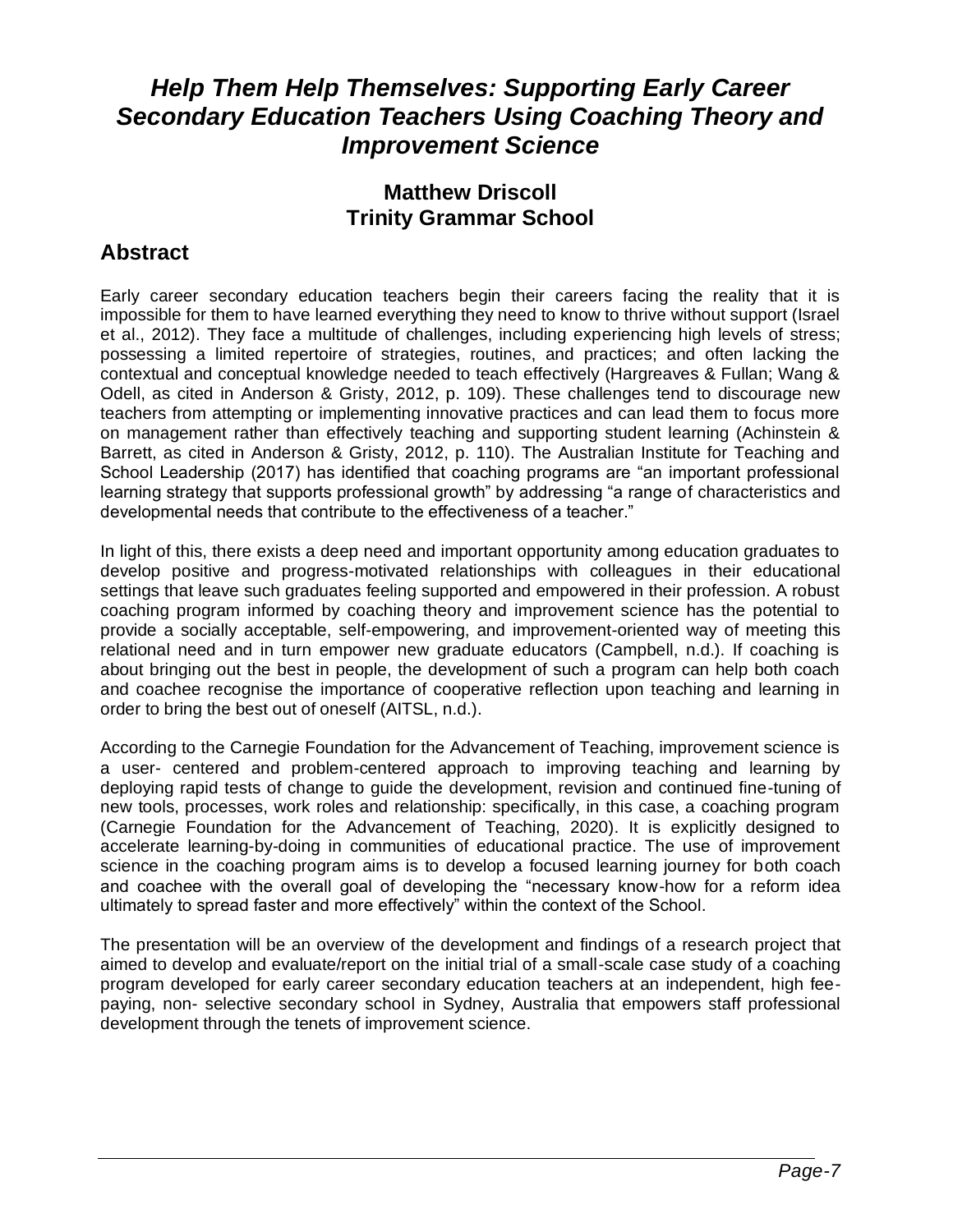# *A Study into how collaborative professional learning using a targeted, instructional model of curriculum differentiation can enhance the frequency in which teachers cater for gifted cluster groups within mixed ability classrooms*

#### **Christopher Allum OAM University of New South Wales**

### **Abstract**

Recent literature into teacher pre-service training demonstrates that the vast majority of primary teaching graduates have little or, in some cases, no exposure to undergraduate studies in gifted education (Fraser-Seeto, 2013; Watters, Hudson & Hudson, 2013). This has resulted in a scatter-gun approach to gifted programming with many schools utilising a onceper-week provision as their chosen method.

Numerous studies and recent updates to the Department of Education's High Potential and Gifted Education Policy (2019) point towards a distinct need for schools to enhance teacher readiness to support gifted students in primary classrooms. Such students are entitled to a rigorous and regularly differentiated curriculum with equitable access to teachers who have received adequate professional learning in gifted education.

My action research study aimed to explore whether an intervention would be successful in increasing the frequency of learning adjustments provided to gifted cluster groups. Six teacher participants (four early career and two experienced teachers) were involved in collaborative professional learning centred on four areas of curriculum differentiation – content, process, product and learning environment; a model first designed by Maker (1982).

Through a mixed methods approach, both qualitative and quantitative data was obtained. This revealed that the curriculum differentiation framework provided a practical and flexible tool that teachers could use when making program adjustments and adapt to all key learning areas.

Despite its small sample size, the results point towards collaborative professional learning using a targeted instructional model as a means to increase teacher use of appropriate learning adjustments for gifted students in mixed ability classrooms.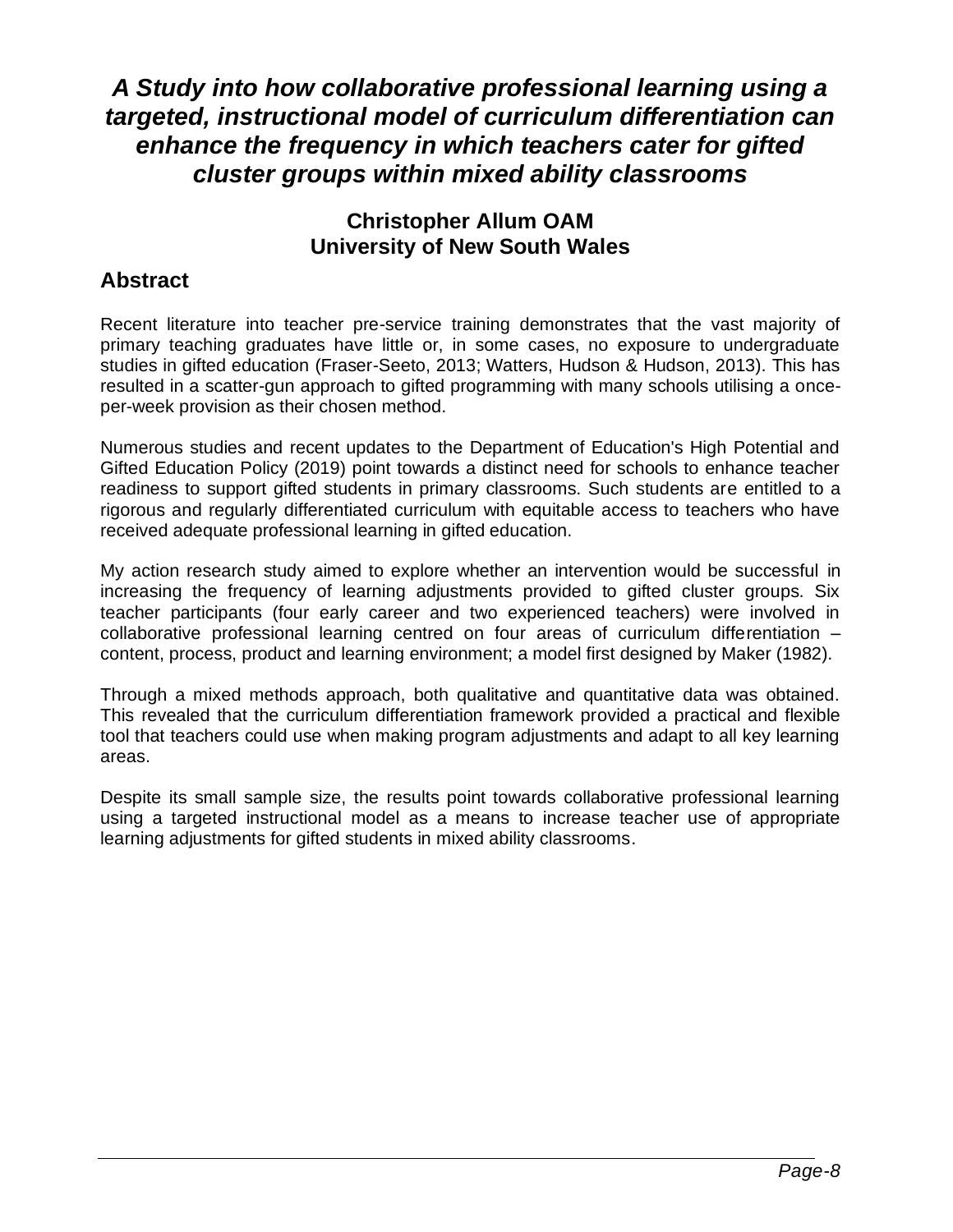# *Creative Assessment of Children's Learning Processes Through Collaborative Action Research*

#### **Dragana Gnjatovic University of Sydney**

### **Abstract**

This research abstract is more of a teaser for all the education professionals who tend to think of their practice in a reflective manner. The research aims to explore how creative practices may be used to assess children's learning processes. Since the standardised approaches to assessment, underpinned by the neoliberal paradigm, are trickling down towards early childhood education, the present research explores assessment through creative, visual and performing arts. Through the combination of interpretive, critical, and participatory approaches the research emphasises children's participation, involvement and a right for their voice to be heard in the educational process.

The methodological approach to explore the creative assessment of children's learning process will be collaborative action research guided by critical interpretation. This methodology supports value placed upon children as active agents of their learning journeys. Also, the methodology allows new perspectives on action research and its usefulness in empowering teachers. In this presentation, I will focus on the qualities of collaborative action research for my present research as well as how action research can benefit teachers' professional development.

Action research is a qualitative research methodology in which problem identification, planning, action, reflection and modification are inter-connected. It differs from other forms of enquiry by introducing research participants as researchers who investigate, learn and innovate by modifying the practice through newly acquired knowledge. Action research is by definition a participatory research, but its collaborative aspect implies active participation and collaboration of the participants who share responsibility in designing and conducting the whole research process. These aspects eventually have educative and empowering effects on the participants to critically reflect and act upon their practice. The current research project includes the children and the teachers as co-researchers from the field of practice and me as an academic researcher. The collaborative action research enables the dialogic relationship between the participants which implies that the children and the teachers will be included in the research process all the way. Through the action research cyclic process, the participants will explore how creative practices and arts-informed methods can be used to assess children's learning and development. In connection to the existent practice, the participants recognised issues with assessment approaches, creative practices and acknowledgement of teachers' professional engagement. The collaborative action research methodology will allow for the participants to decide about suitable arts- informed data collection techniques, approaches to analysis and eventual dissemination of knowledge useful for the academia and the field of practice. The research will support the notion of children as capable and valuable participants in teaching, learning and assessment as well as the research processes. It will also make the teachers' commitment and professionalism more visible while allowing them to engage in a process which potentially can be illuminating for their future practice.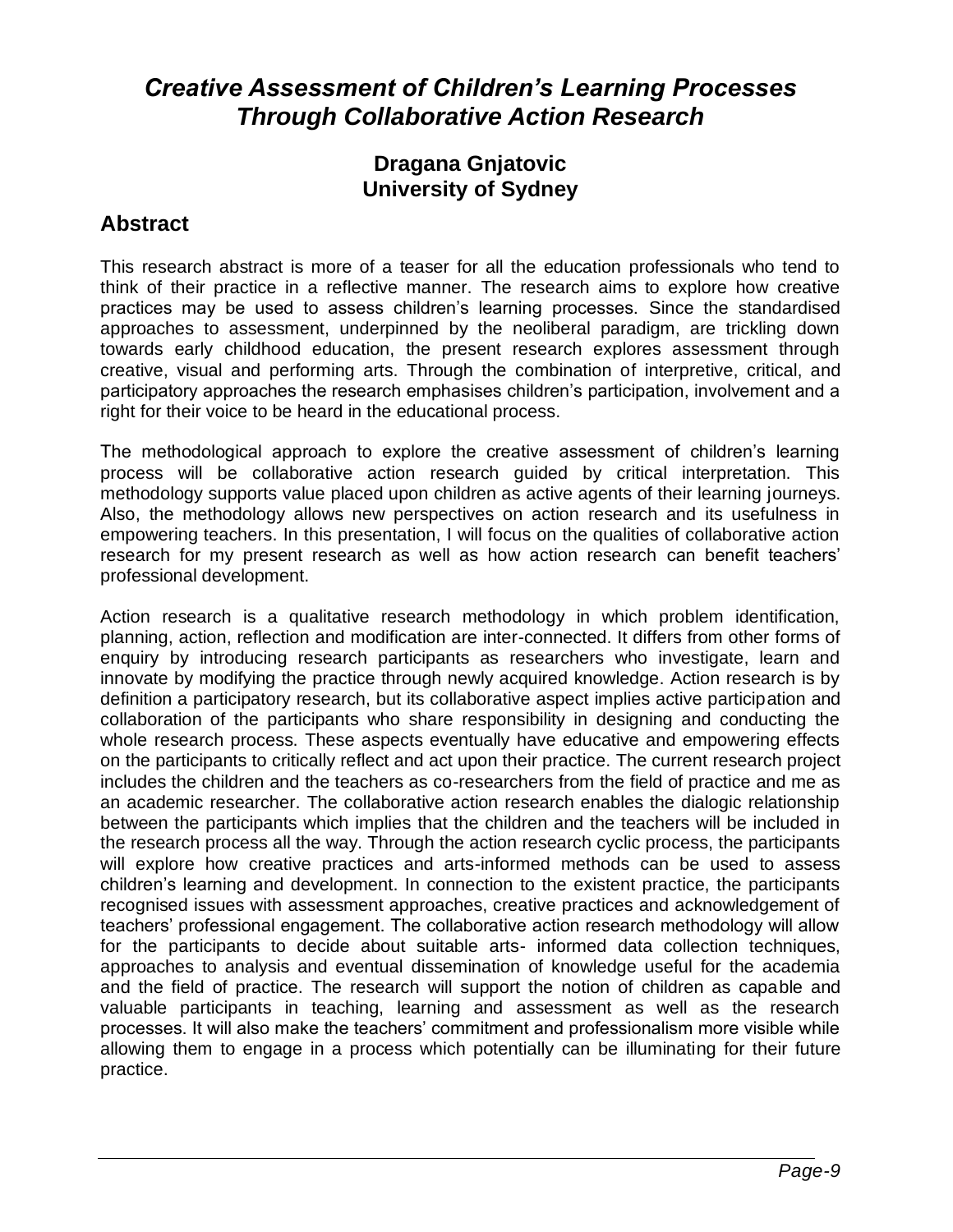# *In what ways can family engagement and digital platforms support literacy development in adolescent boys? A case study*

#### **Melissa Carson Champagnat Catholic College Pagewood**

### **Abstract**

Champagnat Catholic College is an all-boys Catholic comprehensive high school opened in 1961. The College currently accommodates approximately 670 students. Traditionally, the cohorts consist of students from the local area, some from Catholic primary schools, and some from NSW Department of Education primary schools. NAPLAN results in the literacy domains reflect an average of 20% of students at or below minimum standards.

The College is proud of the growth data available in NAPLAN which would usually see considerable growth in literacy levels between Year 7 and 9, however, longitudinal HSC data would identify that literacy-based subjects and extended response style questions in all subject areas are impacted by a general weakness in literacy apparent from incoming Year 7 data. This study tracks the intervention of a targeted literacy strategy focusing on writing in Stage 4 students which focuses on the Year 7 cohort of 2019, 130 students, 30% of which were below National Minimum Standards in reading and writing. By using a multimodal, blended learning approach to explicit instruction of writing and reading without the extrinsic pressure of formal assessment, researchers sought to increase engagement in literacy amongst the cohort as well as identify growth in the reading and writing data moving to meet national minimum standards.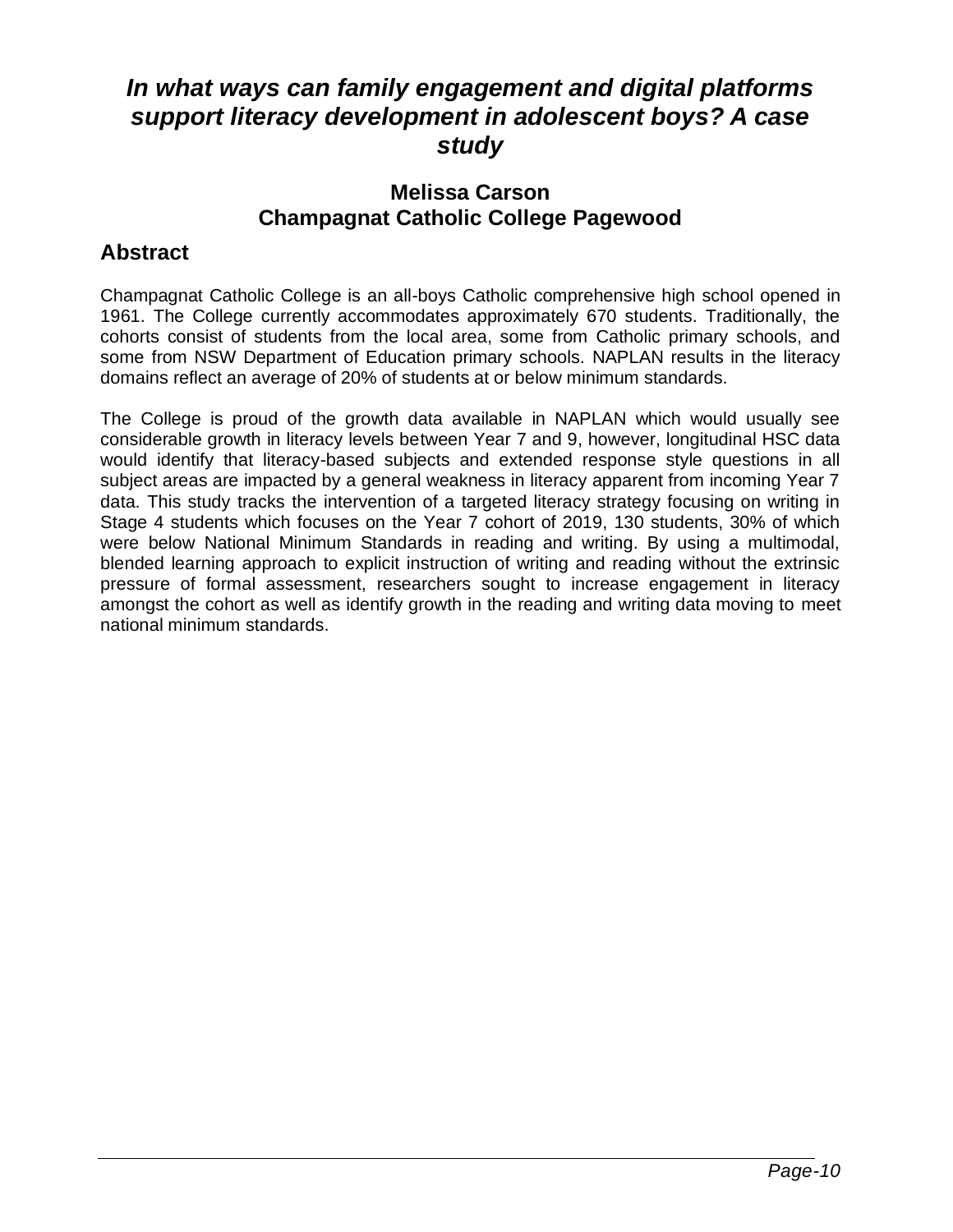# *My Road Self-Differentiation Program for Year 5 and 6 Students*

#### **Justin Brayley and Amy Kirk Newington College**

### **Abstract**

In 2019, staff at Newington College conducted an action research project on 11 Year 5 and 6 gifted achieving and underachieving students. Using a self-differentiation tool based on the foundations of the Maker Model, titled My Road, students were able to negotiate with the teacher to change content, process, product and learning environment of tasks for a period of 6 months. Results found that student attitudes to school (based on the School Attitudes Assessment Survey – Revised) increased in both achieving and underachieving groups. This was highlighted with improvements in academic self- perception, attitudes to school, attitudes to teachers, goal valuation and motivation / self-regulation. In addition, students demonstrated moderate gains in learning outcomes (based on report grades) and increased engagement (based on qualitative surveys conducted throughout the study). This study showed that using self-differentiation tools, such as My Road, may be an effective way to cater for gifted underachieving and high achieving students. The success of this study suggested the My Road program demonstrated the potential to be an effective tool for increasing engagement and attitudes toward learning for students of all academic abilities.

In a separate analysis of a perfectionist, selective consumer, high achiever and twice exceptional student, the intervention proved generally positive in improving attitude towards learning for the four key individual participants, especially the selective consumer. Key features that students identified as part of the program's success included the centrality of choice, autonomy, flexibility, and opportunities to work in areas of interest and strength. The student-driven and open nature of the My Road program allowed participants to tailor it to their specific learning needs. This study demonstrated that the use of the My Road selfdifferentiation program has the potential to be a valuable tool in helping challenge a variety of specific gifted and high ability students.

In 2020, the study expanded to explore the effect of offering self-differentiation options to the entirety of Year 5 and 6, irrespective of their academic ability or potential. The My Road program began in distance (online) learning and continued in face to face (classroom) learning throughout Term 2 in a variety of subject areas. The My Road program was altered so that students were offered 4 choices to change their learning for selected learning tasks. They were able to change what they learnt (content), how they learnt (process), how they showed it (product) or their learning environment for a specific learning intention and success criteria given for the lesson. Throughout the distance learning component, a survey revealed that over 80% of the students used the program and felt more empowered in their learning. Over three quarters of the students wanted the program to continue in their return to face to face learning. The study continues to examine the effect of the My Road program in the classroom throughout 2020. Due to the positive impact of the program thus far, it is expected that this program will be embedded more widely across the school throughout 2020 and 2021.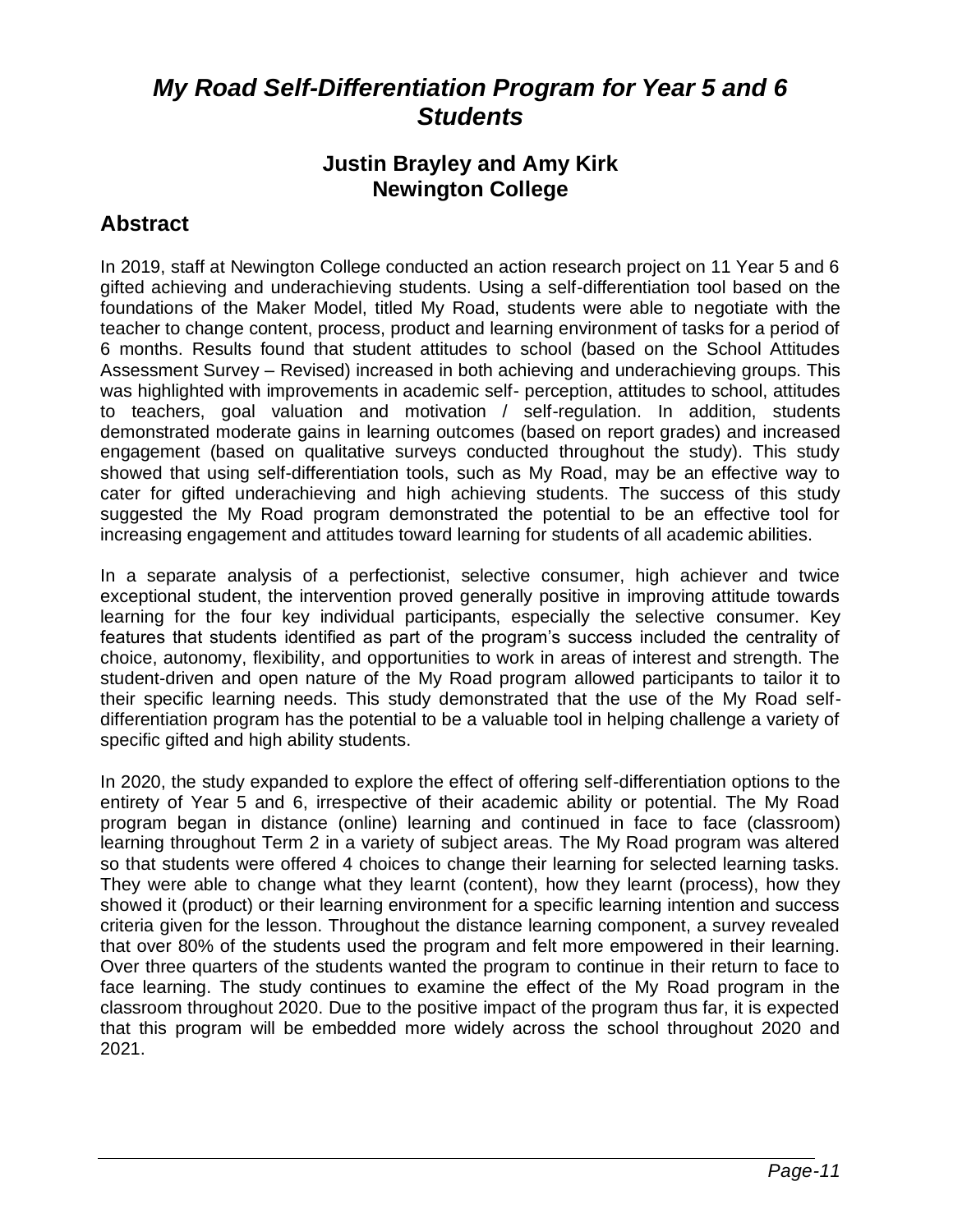# *Teaching girls to be leaders in technology*

#### **Helen Kardiasmenos PLC Sydney**

### **Abstract**

Helen is undertaking excellent research on how to teach girls to use technology (identifying purposes, skills in coding, skills in technical languages, creating technology to fulfil purposes), whilst she exercises her capacity as a superb teacher. Helen's research project aims to examine pedagogical approaches for teaching coding concepts such as variables, conditionals, branching, and iterations for students and teachers in stage 2.

The projects explore how students understand and apply coding concepts when moving from unplugged (non-technological) computer science and coding activities to plugged computer science and coding activities. Students demonstrate their understanding of these concepts by designing and coding their own Digital Games as a learning resource for students at the school.

The project is building transferable STEM and coding skills in students in preparation for a changing world where digital fluency and coding will be essential skills. In her role Helen also team-teaches and through this research project, she has had a substantial impact in upskilling teachers in their understanding of coding and computer science concepts and modeling effective technological integration and the teaching of digital technologies in the K-6 classroom using plugged and unplugged pedagogies.

رحمات